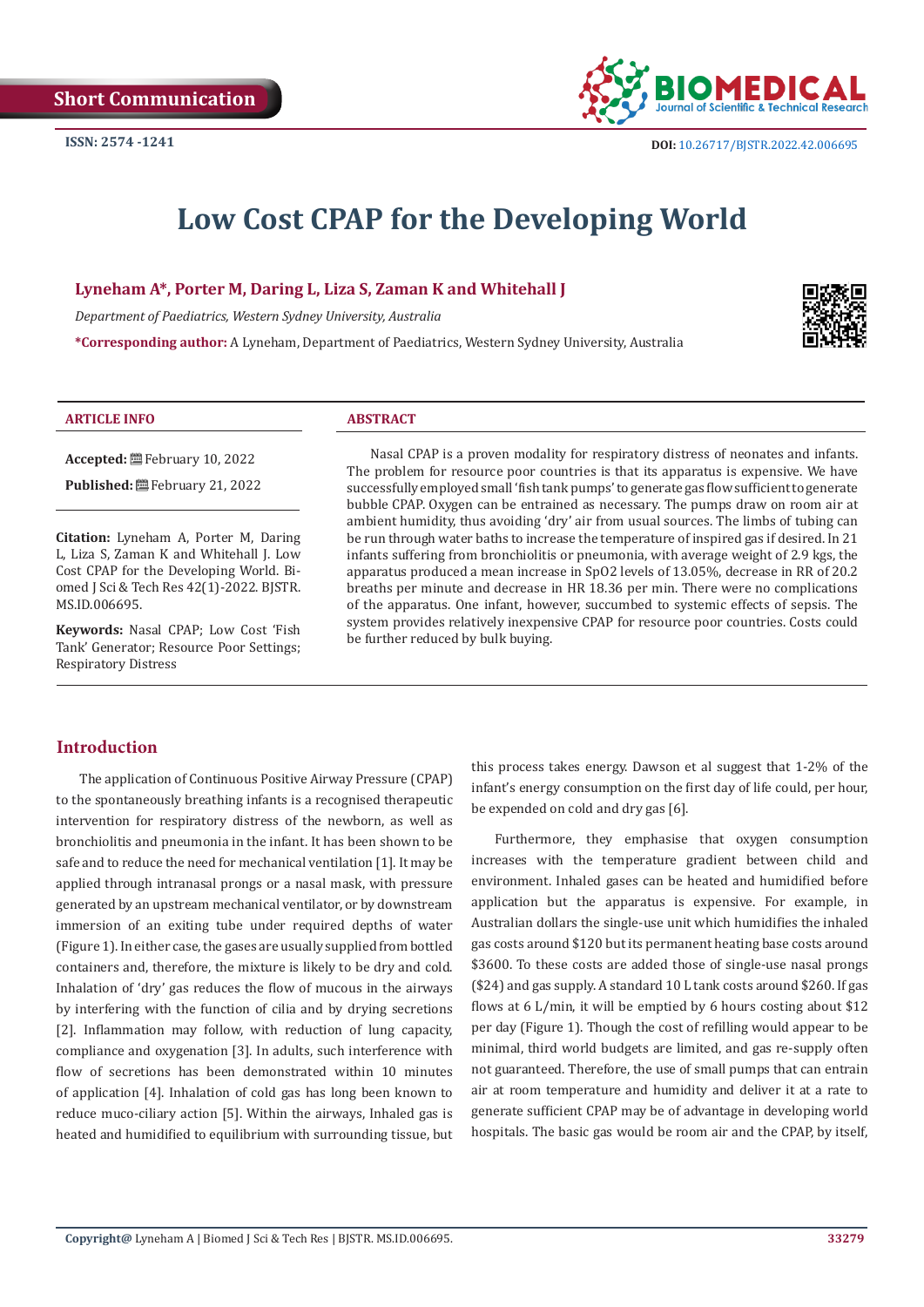may increase oxygenation to desired levels (Figure 2). If added oxygen is needed, it can be entrained into the inspiratory side of the apparatus, at the level of the nasal prongs, or further back in the tubing. If desired, inspired gas can be warmed by immersing tubing in warmed water bathes before it enters the nares. Pressure

within the tubing, and thus CPAP, would be generated by the 'fish tank pump', supplemented by hydrostatic pressure associated with the depth of immersion of the exiting tubing beneath water in a nearby container.



### **Figure 1:** CPAP.



**Figure 2:** High Flow.

To reduce the loss of pressure at the nostrils though any gap surrounding the nasal prongs, the size of the gap was reduced by inserting the prongs through appropriately sized holes cut into non-damaging adhesive tape which was applied across the nostrils. In Bangladesh, we aimed to examine the usefulness of small pumps otherwise designed for aquaria, fitted with plastic tubing acquired from hardware shops, at a total cost of at a total cost of \$26. CPAP was applied to noses with standard a Hudson Nasal Prong cannula,

costing \$24 each. Ethical approval was given by governance of Shishu Children's Hospital, Mymensingh Community Hospital and Joyramkura Hospitals, Bangladesh. Parental approval was secured for each application of the apparatus.

#### **Method**

We employed Hailea ACO 6604 Air pumps with twin outlets each delivering approx. 4.5L/min, for a total of 9L/min. The prongs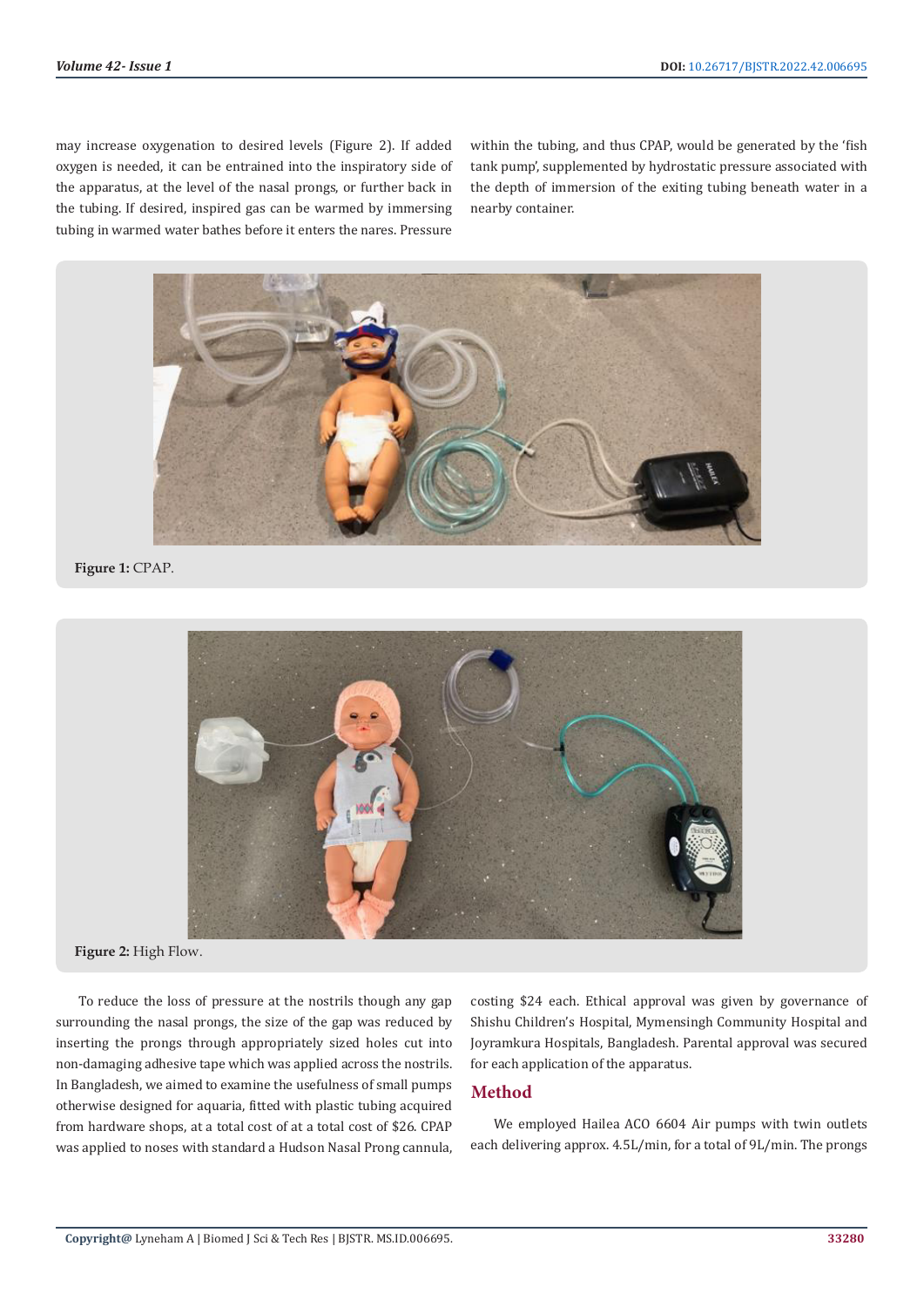were applied through holes cut in underlying Duoderm to minimise escape of gas from the nares . The apparatus was held in place in front of the face by Velcro attachment to a knitted cap or a Canberra Hat (Figure 1). The exiting tube was submersed below water in a cheap container with depth measured by an affixed tape. Progress was monitored by recordings of Oxygen Saturations levels (SpO2), Heart Rate (HR) and Respiratory Rate (RR).

## **Results**

21 infants with respiratory distress associated with bronchiolitis

and pneumonia were recruited (Figure 3). The average weight was 2.900 Kg. Before the application of 'fish tank CPAP', respiratory support had comprised the application of supplemental oxygen via small bore nasal tubes. Overall, with CPAP between 6-7 cm/ H2O, there was a mean increase in SpO2 levels of 16.76%, a mean decrease in RR of 21.2 breaths per minute and a mean decrease in HR 17.52 per min (Table 1). The average time on CPAP was 16.76 hours. Reduction of RR was noted within several hours by some. No complications were noted. One child, however, succumbed to overwhelming sepsis.



**Figure 3:** CPAP in use in Mymensingh Children's Ward.

| Table 1: Neonate and Infant data collected from 3 Bangladeshi Hospitals. |  |  |
|--------------------------------------------------------------------------|--|--|
|--------------------------------------------------------------------------|--|--|

| <b>Reason</b>            | Age          | Weight | <b>PEEP</b> | <b>Time</b><br>on | Oxygen | 1 <sup>st</sup> RR | <b>Last RR</b> | 1 <sup>st</sup><br>Sp0, | Last<br>SpO <sub>2</sub> | 1 <sup>st</sup> HR | <b>Last HR</b> | <b>Comments</b>            |
|--------------------------|--------------|--------|-------------|-------------------|--------|--------------------|----------------|-------------------------|--------------------------|--------------------|----------------|----------------------------|
| Bronchiolitis*           | 5 months     | 2200   | 7           | 12hrs             | Yes    | 70                 | 56             | 80%                     | 97%                      | 155                | 148            |                            |
| Bronchiolitis*           | 3 months     | 2800   | 7           | 7hrs              | Yes    | 80                 | 63             | 78%                     | 96%                      | 160                | 156            |                            |
| Respiratory<br>Distress* | 3 months     | 2700   | 6           | 13hrs             | Yes    | 76                 | 50             | 85%                     | 98%                      | 150                | 138            |                            |
| Bronchiolitis*           | 5 days       | 2400   | 7           | 7hrs              | Yes    | 78                 | 56             | 87%                     | 98%                      | 160                | 142            |                            |
| Bronchiolitis*           | 6months      | 2700   | 6           | 5hrs              | Yes    | 68                 | 57             | 87%                     | 97%                      | 126                | 122            |                            |
| Bronchiolitis*           | 2 months     | 2400   | 6           | 6hrs              | Yes    | 76                 | 60             | 88%                     | 98%                      | 196                | 136            |                            |
| Bronchiolitis*           | 24<br>months | 2800   | 6           | 3hrs              | Yes    | 68                 | 62             | 87%                     | 95%                      | 126                | 124            | Tx stopped pt<br>irritable |
| Bronchiolitis*           | 18<br>months | 2900   | 6           | 5hrs              | Yes    | 79                 | 56             | 88%                     | 96%                      | 136                | 130            |                            |
| Bronchiolitis*           | 12<br>months | 2900   | 7           | 14hrs             | Yes    | 76                 | 62             | 80%                     | 97%                      | 160                | 144            |                            |
| Bronchiolitis*           | 6 months     | 2700   | 6           | 9hrs              | Yes    | 70                 | 60             | 84%                     | 97%                      | 121                | 120            |                            |
| Bronchiolitis*           | 2 months     | 2400   | 6           | 7hrs              | Yes    | 76                 | 60             | 88%                     | 98%                      | 140                | 130            |                            |
| Bronchiolitis*           | 6 months     | 2700   | 6           | 9hrs              | Yes    | 70                 | 60             | 84%                     | 97%                      | 178                | 154            |                            |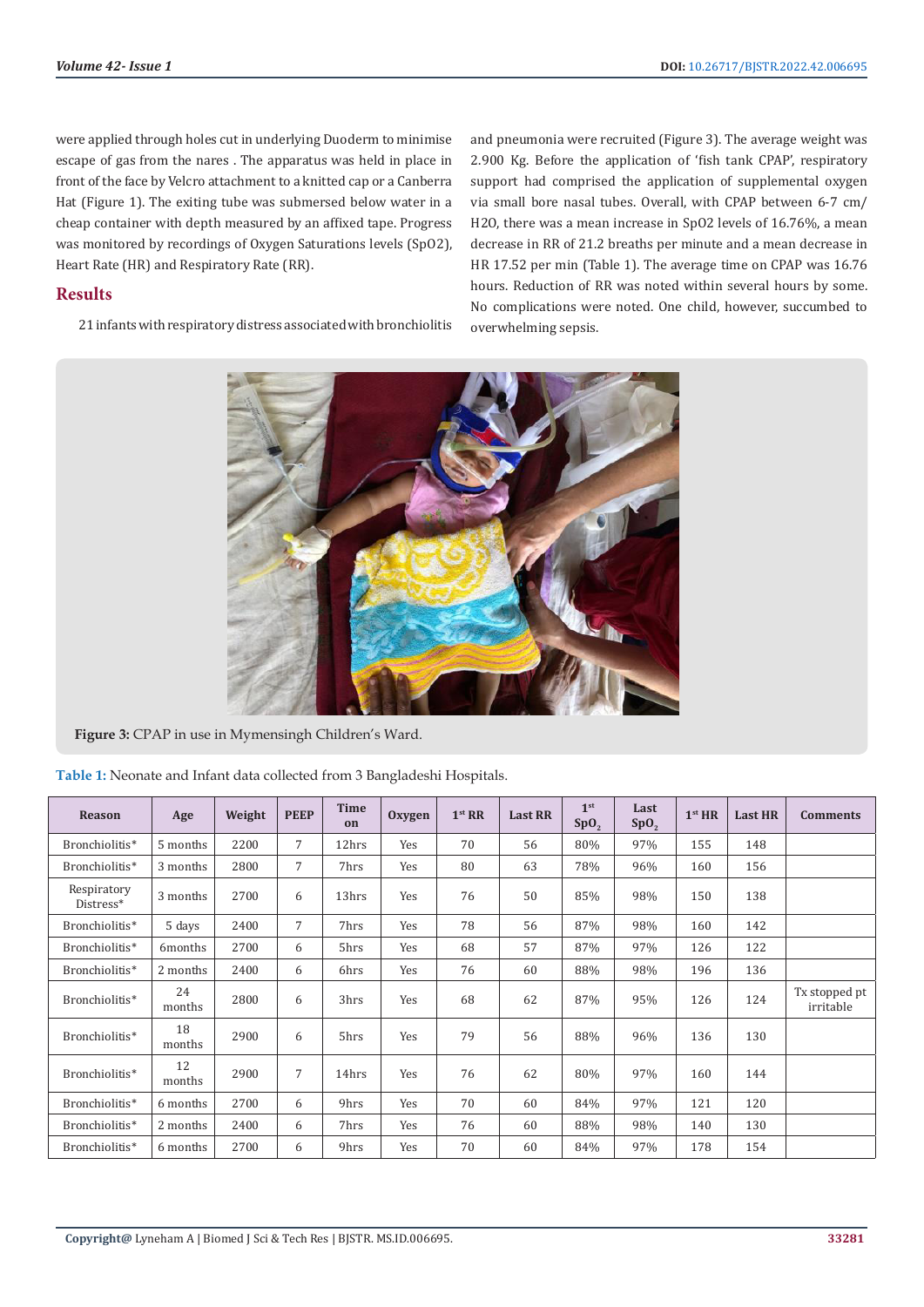| Bronchiolitis*          | 6 months | 7000 | 7              | 24hrs | Yes | 72  | 45           | 82% | 94%          | 168            | 121              |                              |
|-------------------------|----------|------|----------------|-------|-----|-----|--------------|-----|--------------|----------------|------------------|------------------------------|
| Pre-term**              | 1 day    | 1800 | 6              | 5hrs  | Yes | 52  | $\mathbf{0}$ | 91% | $\mathbf{0}$ | $\overline{0}$ | $\boldsymbol{0}$ | Died sepsis                  |
| Pre-term/<br>apnoea**   | 1day     | 2000 | 6              | 24hrs | Yes | 62  | 42           | 72% | 94%          | 160            | 156              | Abdominal<br>distention      |
| Pre-term/<br>apnoea**   | 1day     | 2200 | 6              | 24hrs | Yes | 68  | 60           | 84% | 92%          | 176            | 147              | Referred to<br>higher centre |
| Pneumonia**             | 3 month  | 3600 | $\overline{7}$ | 28hrs | Yes | 68  | 50           | 84% | 97%          | 166            | 141              |                              |
| Pre-term/<br>$IUGR**$   | 3 days   | 1400 | 7              | 48hrs | Yes | 108 | 55           | 80% | 94%          | 158            | 136              |                              |
| Broncho-<br>pneumonia** | 1 month  | 4000 | 6              | 18hrs | Yes | 90  | 55           | 82% | 94%          | 205            | 160              |                              |
| Broncho-<br>pneumonia** | 2 months | 3500 | 6              | 12hrs | yes | 90  | 58           | 76% | 97%          | 158            | 144              |                              |
| Birth<br>asphyxia***    | 2 days   | 3500 | $\overline{7}$ | 72hrs | Yes | 80  | 54           | 83% | 94%          | 130            | 120              |                              |

Note: \*Shishu Childrens Hospital, \*\*Mymansingh Community Hospital, \*\*\*Joyramkura.

#### **Conclusion**

The 'fish tank' apparatus can support ventilation and improve oxygenation in infants with respiratory distress in resource poorsettings, dramatically reducing costs. We used expensive nasal prongs but Chisti et al have demonstrated, also in Bangladesh, that inexpensive 'high flow' tubing with In inbuilt nasal prongs can be modified to produce CPAP by immersing one limb of the tubing beneath water (Figure 2) [7]. We have not yet established how long the 'fish tank' pumps will continue to work but experience suggests continued function for many months. Costs of replacement would be reduced by bulk buying. Anecdotally, 'fish tank' pumps have been trialled by one of the authors in Papua New Guinea and Madagascar. Indications have included severe pneumonia, bronchiolitis, apnoea of prematurity, as well as neonatal respiratory distress. They have been demonstrated to be efficient but the busyness of the hospitals has, thus far, precluded sufficient documentation for publication. Our study is thus limited by lack of local resources including access to blood gas machines, as well as demands of service load. Nevertheless, in 'fish tank' or other small pumps would appear to offer the possibility of CPAP in resource poor settings.

#### **Competing Interests**

Nil.

#### **Funding Source**

Department of Paediatrics, Western Sydney University.

## **Contribution**

- A Lyneham, M Porter, M Cooper and J Whitehall. Project design and implementation. Data collation and preparation of submissions.
- Clinical application and data collection. A Lyneham (CNS), M. Cooper (RN), Dr. Khandakar Ashikur Zaman, Dr. Lucy Daring, Dr. S Liza.

#### **References**

- 1. Martin S, Duke T, Davis P (2014) Efficacy and safety of bubble CPAP in neonatal care in low and middle income countries: a systematic review Arch Dis Child. Fetal and Neonatal Edn 99(6).
- 2. Hirsch J A, Tokayer J L, Robinson M J, Sackner M A (1975) Effects of dry air and subsequent humidification on tracheal mucous velocity in dogs. J Appl Phsyiol 39(2): 242-246.
- 3. [Noguchi H, Takumi Y, Aochi O \(1973\) A study on humidification of](https://pubmed.ncbi.nlm.nih.gov/4753681/) [tracheostomized dogs. Br J Anaesthesia 45\(8\): 844-888.](https://pubmed.ncbi.nlm.nih.gov/4753681/)
- 4. Sottiaux T M (2006) Consequences of under and over humidification. Respir Care Clin N Am 12(2): 233-252.
- 5. [Mercke U, Hakansson C H, Toremain N G \(1974\) The influence of](https://pubmed.ncbi.nlm.nih.gov/4451095/) [temperature on Mucociliary activity. Temperature range 20C-40C. Acta](https://pubmed.ncbi.nlm.nih.gov/4451095/) [Oto-Laryngolica 78\(5-6\): 444-450.](https://pubmed.ncbi.nlm.nih.gov/4451095/)
- 6. [Dawson J A, Owen L S, Middleburgh R, David P G \(2014\) Quantifying](https://pubmed.ncbi.nlm.nih.gov/24397449/) [temperature and relative humidity of medical gases used for newborn](https://pubmed.ncbi.nlm.nih.gov/24397449/) [resuscitation. J Paediatr Child Health 50\(1\): 24-26.](https://pubmed.ncbi.nlm.nih.gov/24397449/)
- 7. Chisti M J, Salam M A, Smith J H, Tahmeed A, Mark A C Pietroni, et al. (2015) Bubble continuous positive airway pressure for children with severe pneumonia and hypoxaemia in Bangladesh: an open, randomised controlled trial. Lancet.